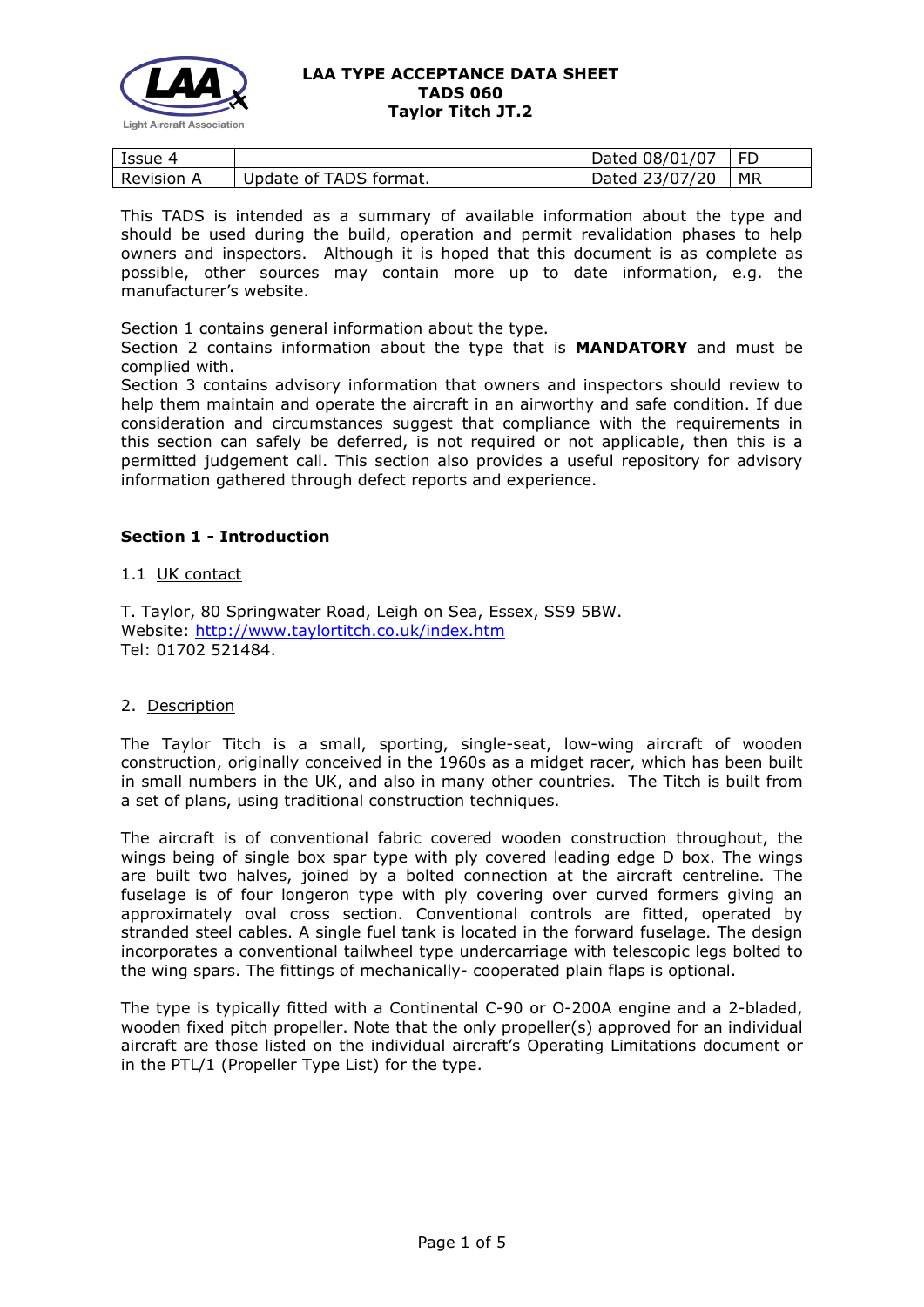

# **Section 2 – Mandatory information for owners, operators and inspectors**

At all times, responsibility for the maintenance and airworthiness of an aircraft rests with the owner. A Condition of a Permit to Fly requires that: *"the aircraft shall be maintained in an airworthy condition".* 

### 2.1 Fast Build Kit 51% Compliance

Not applicable to plans built aircraft.

#### 2.2 Build Manual

Nil. Construction drawing set provides all required information, consisting of the following:

| Sheet 1 |                | Specification & General details | T3  | <b>Wing Construction</b> |
|---------|----------------|---------------------------------|-----|--------------------------|
|         |                | Sequence of Construction        | Τ4  | Tail Unit                |
|         |                | Elevation of Mk II & III        | TR2 | Rib Sheet                |
|         | R1             | Rib sheet $# 1$                 |     |                          |
|         | R <sub>2</sub> | Rib Sheet $#2$                  |     |                          |
|         | R <sub>3</sub> | Rib sheet $#3$                  |     |                          |
|         | R4             | Rib sheet $#4$                  |     |                          |
|         | R5             | Rib sheet $#5$                  |     |                          |
|         | 2              | Fuselage Layout                 |     |                          |
|         | 3              | <b>Wing Construction</b>        |     |                          |
|         | 4              | <b>Tailplane Construction</b>   |     |                          |
|         | 5              | Undercarriage Assembly          |     |                          |
|         | 6              | <b>Flying Controls</b>          |     |                          |
|         | 7              | General Fittings                |     |                          |
|         | 7A             | <b>General Fittings</b>         |     |                          |
|         | 8              | Fuselage                        |     |                          |
|         |                |                                 |     |                          |

#### 2.3 Build Inspections

Build inspection schedule 1 (Wooden aircraft). Inspector approval codes A-A or A-W. Inspector signing off final inspection also requires 'first flight' endorsement.

#### 2.4 Flight Manual

Nil available.

### 2.5 Mandatory Permit Directives

None applicable specifically to this aircraft type.

Also check the LAA website for MPDs that are non-type specific [\(TL2.22\)](http://www.lightaircraftassociation.co.uk/engineering/TechnicalLeaflets/Operating%20An%20Aircraft/TL%202.22%20non-type%20specific%20MPDs.pdf).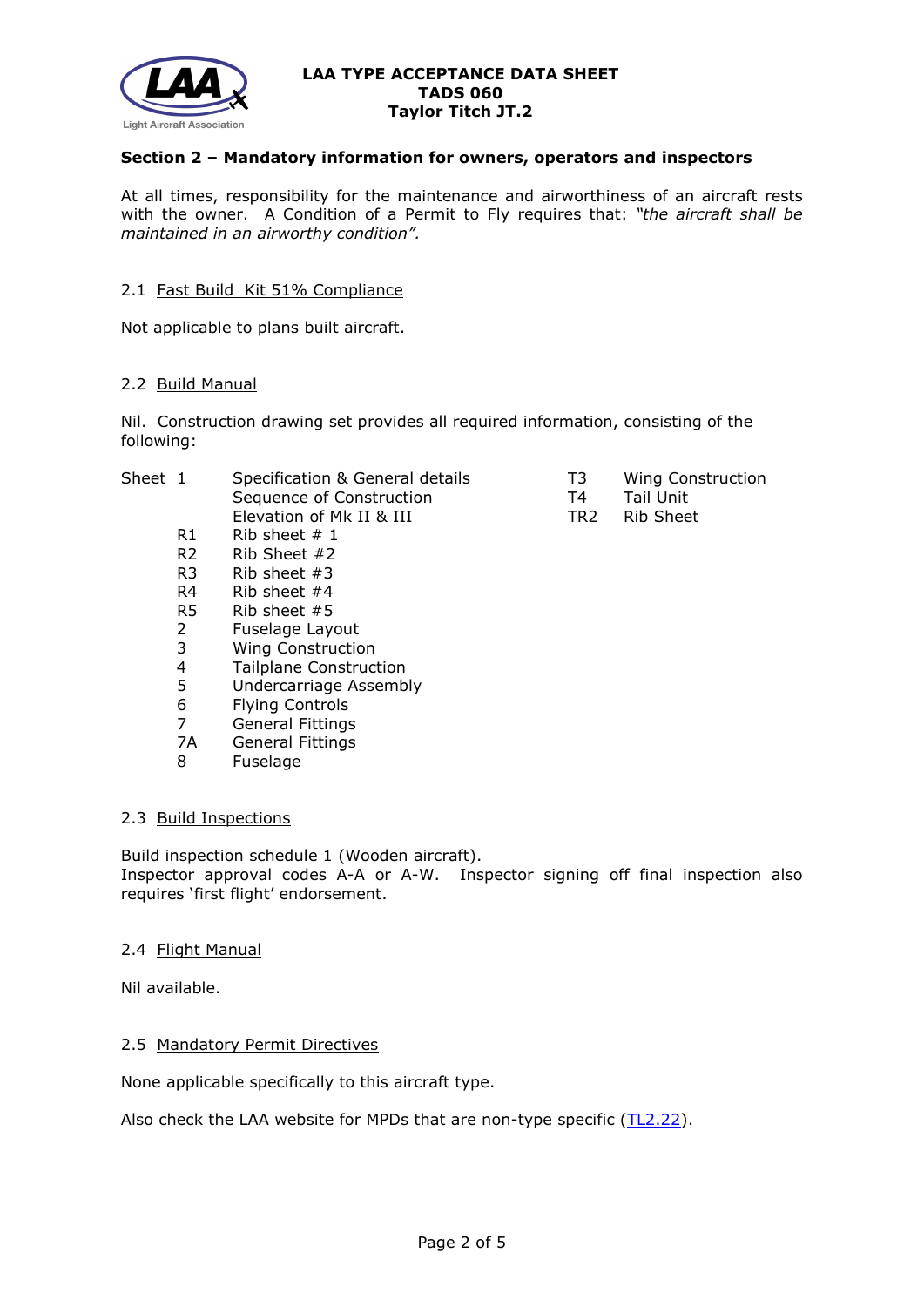

# 2.6 LAA Required Modifications (including LAA issued AILs, SBs, etc)

None.

## 2.7 Additional engine operating limitations to be placarded or shown by instrument markings

Notes:

- Refer to the engine manufacturer's latest documentation for the definitive parameter values and recommended instruments.
- Where an instrument is not fitted, the limit need not be displayed.

### 2.8 Control surface deflections

| Ailerons  | Up: 24°            |
|-----------|--------------------|
|           | Down: 10°          |
| Elevators | Up: 25°            |
|           | Down: 25°          |
| Rudder    | Left: $30^{\circ}$ |
|           | Right: 30°         |
| Flap      | Down: 60°          |

### 2.9 Operating Limitations and Placards

(Note that the wording on an individual aircraft's Operating Limitations document takes precedence, if different.)

- 1. Maximum number of occupants authorised to be carried: one.
- 2. The aircraft must be operated in compliance with the following operating limitations, which shall be displayed in the cockpit by means of placards or instrument markings:
	- 2.1 Aerobatic Limitations Aerobatic manoeuvres are prohibited. Intentional spinning is prohibited.
	- 2.2 Loading Limitations Maximum Total Weight Authorised: 408 kg (900 lbs) CG Range: 10.9 inches to 13.1 inches aft of datum. Datum Point is: Leading edge of the wing at the root.
	- 2.3 Engine Limitations Maximum Engine RPM: Continental 0-200: 2750 Continental C90: 2625
	- 2.4 Airspeed Limitations Maximum Indicated Airspeed ( $V_{NE}$ ): 175 knots (202mph) Max Indicated Airspeed Flaps Extended: 80 knots (90mph)
	- 2.5 Other Limitations The aircraft shall be flown by day and under Visual Flight Rules only.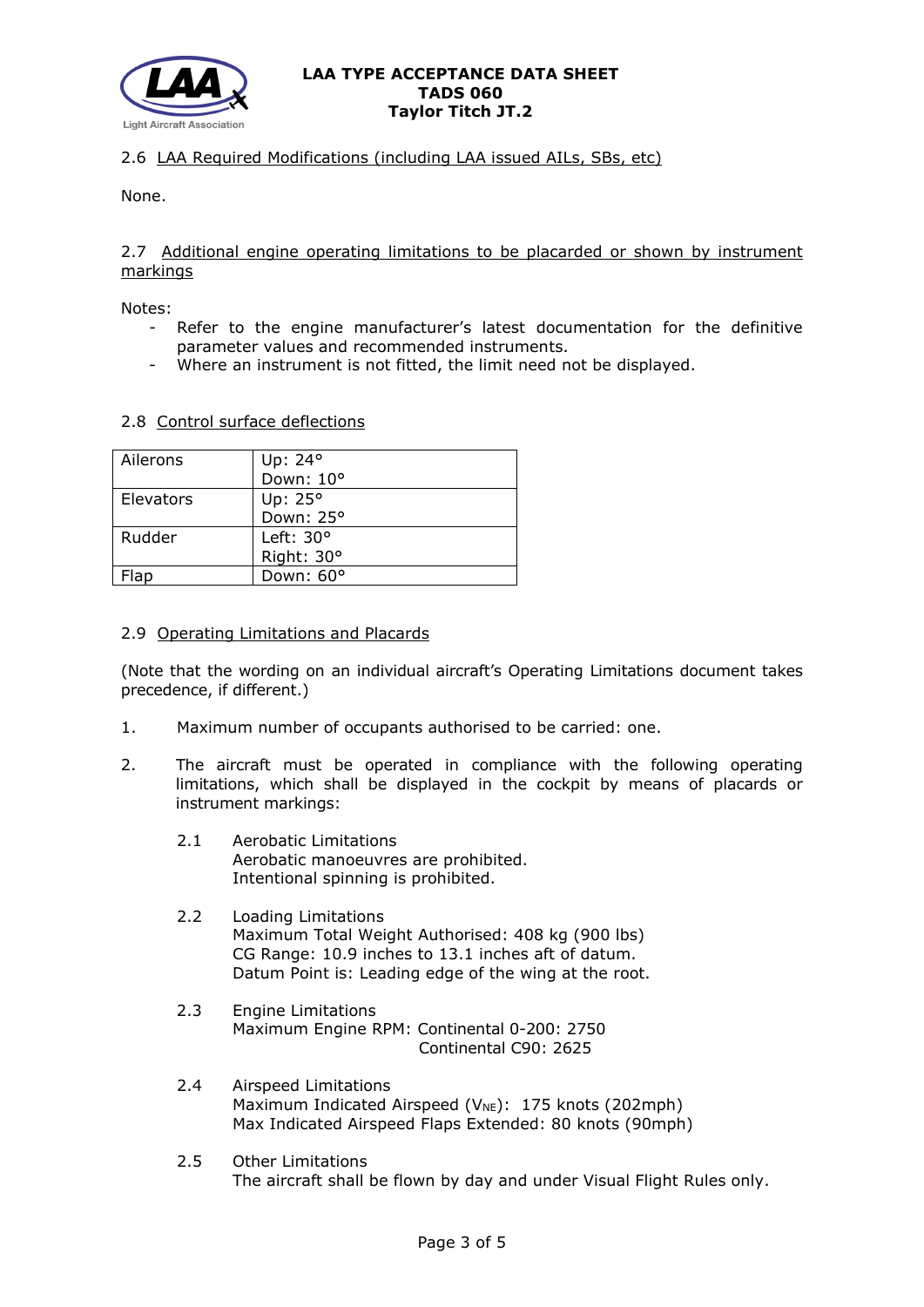

Smoking in the aircraft is prohibited.

Additional Placards:

"Occupant Warning - This Aircraft has not been Certificated to an International Requirement"

A fireproof identification plate must be fitted to fuselage, engraved or stamped with aircraft's registration letters.

### 2.10 Maximum permitted empty weight

Not applicable.

# **Section 3 – Advice to owners, operators and inspectors**

### 3.1 Maintenance Manual

Nil available. In the absence of other information, refer to LAMS schedule.

### 3.2 Standard Options

Drawings show alternative cockpit style and undercarriage. Custom-made Grove undercarriage also cleared on G-BABE.

### 3.3 Manufacturer's Information (including Service Bulletins, Service Letters, etc)

In the absence of any over-riding LAA classification, inspections and modifications published by the manufacturer should be satisfied according to the recommendation of the manufacturer. It is the owner's responsibility to be aware of and supply such information to their Inspector.

None known.

### 3.4 Special Inspection Points

- Builder interpretation of areas which are sparsely detailed on the drawings, such as canopy hinges, canopy latches, fuel tank, engine controls, exhaust system, cowlings, wheel brakes, cockpit harness, flap system, etc.
- Adequate gravity feed if gravity fed engine used, with aircraft in steep climb attitude.
- Choice of undercarriage spring material for cantilever spring type leg.